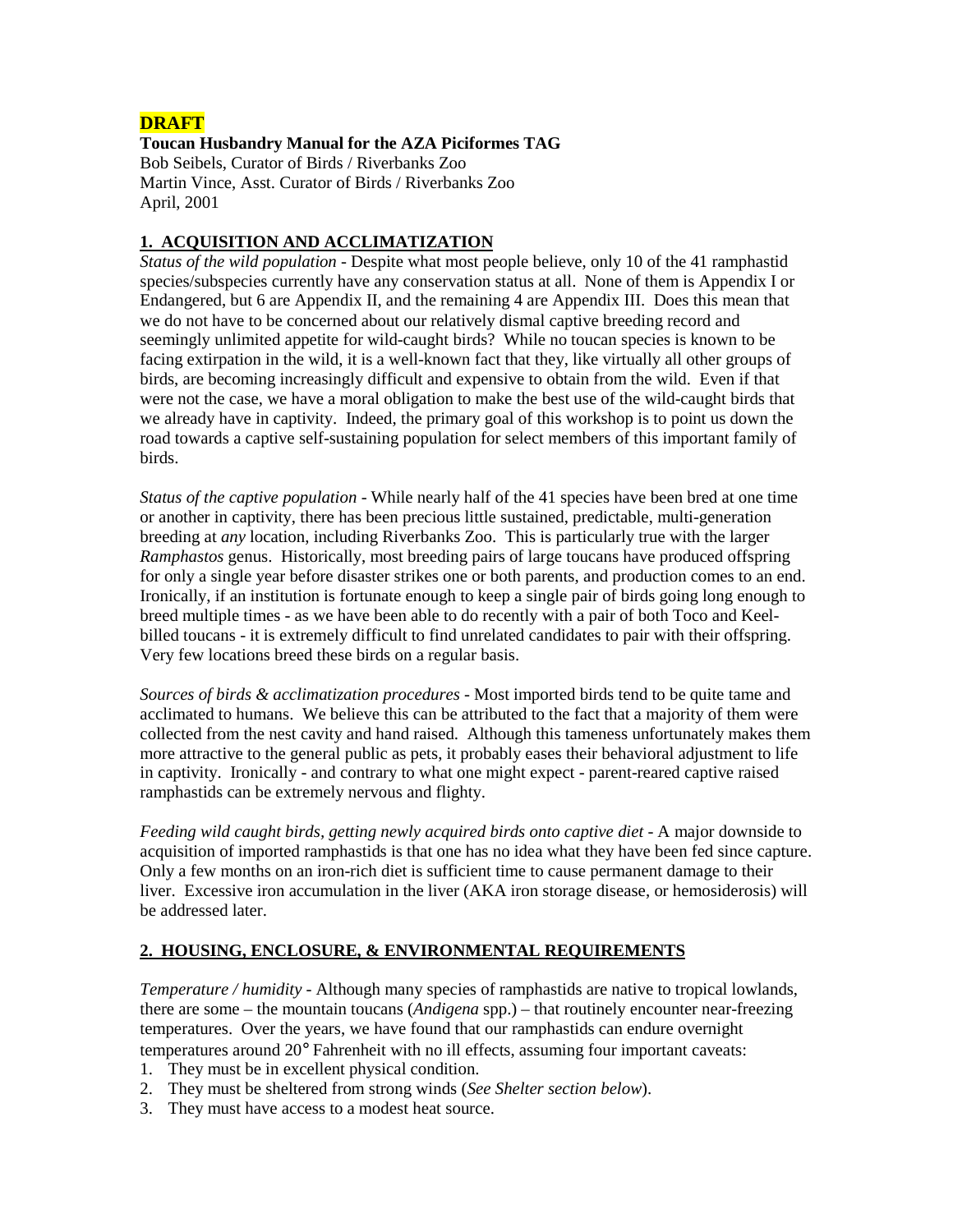4. The daytime temperature should not stay below freezing.

Cold rain with temperatures in the mid-thirties is much more of a threat to their well-being than a dry, cold night.

*Natural light* – With the genus *Ramphastos*, natural light is virtually essential to maintain good condition and thus encourage breeding. With the toucanets and aracaris, natural light seems to be less important, since several species have been bred without it.

*Water quality*- Most wild ramphastids rarely descend to the ground. Some field researchers have speculated that these birds frequently drink rainwater trapped in the crotch of a tree. Since the water is often heavily stained by tannins from the bark of the tree, there has been some further speculation that these compounds help reduce iron absorption and thus the incidence of iron storage disease. Riverbanks has completed data collection in a study on the efficacy of tea in reducing iron absorption in European starlings. At this time, the analysis and write up is still pending.

*Air filtration* – This is of course an issue only for birds kept indoors. No special filter media (as with penguins, for instance) are required, although as previously mentioned, large ramphastids almost never breed indoors.

*Sewer, waste disposal* – Because of the large amount of fruit contained in a typical diet, the floor and water pool of any ramphastid enclosure should be cleaned thoroughly on a daily basis. Ideally, the floor should be a well-drained concrete slab. Since these birds spend very little time on the ground, a smooth, easily cleaned surface is the most practical. Nevertheless, in a display situation, aesthetic issues may dictate a soil substrate. In that case, good drainage is essential. Standing water should never be tolerated, since it provides a breeding ground for bacterial and fungal organisms.

## **Quarantine (isolation) cage set-up**

Quarantine or hospitalization is likely to be one of the most stressful and dangerous times of a bird's life. Reducing that stress by providing a suitable environment will help protect against common ramphastid problems such as bill damage and internal parasites like Capillaria and Coccidia. The following is adequate only for short-term accommodation of up to 8 weeks. Wire mesh

The ideal material for any toucan cage is ZooMesh <sup>™</sup> see above, General housing considerations. ZooMesh<sup>™</sup> is a non-rigid, cloth-like, material which prevents beak damage if the birds accidentally fly into it. However, in a small (quarantine) cage, a bird is unlikely to develop the speed achieved in a large aviary; and in practice, a standard welded mesh such as 1 inch x 1 inch or ½ inch x 2 inches is suitable. See below, Seclusion.

### Cage size

Many specimens are nervous and therefore need an aviary that is long enough for them to retreat into if they perceive danger. In practice, quarantine cages are unlikely to be perfect, although for short periods, such as  $4 - 8$  weeks for quarantine or hospitalization, they can be made adequate.

The minimum dimensions suggested for a ramphastid hospital / quarantine cage are 2 feet wide x 6 feet long x 6 feet high (50 cm wide x 1.8 m long x 1.8 m high). For aracaris and toucanets, this space would be comfortable. For large (*Ramphastos*) species such as the toco, keel-billed and chestnut-mandibled toucans, it would be ideal to use a longer cage. However, if the bird is calm, even this small space is acceptable for short periods of time. Seclusion

Toucans are comparatively nervous and clumsy birds that can injure themselves in a small aviary. This is particular so with the larger species. The aviary should be located where people are unable or unlikely to approach from the side. It will be designed with the door at the narrow (2 feet) end which will allow the bird to fly the maximum distance (6 feet) away from people servicing it.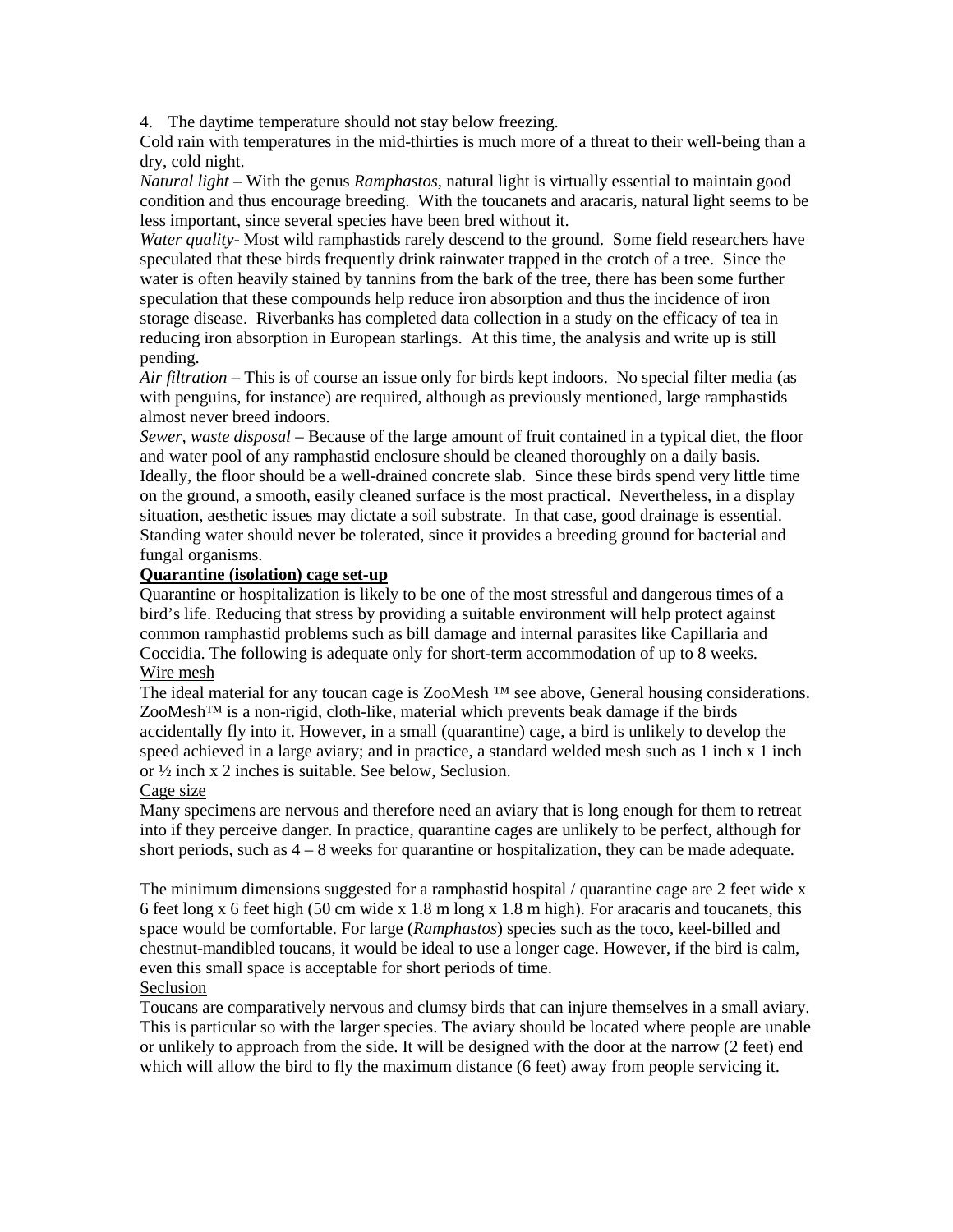The aviary can be secluded and made more calming for the bird by wrapping an opaque material around it such as burlap or black plastic sheeting. Burlap or a similar material can also be draped over the aviary door to help prevent the bird from escaping when the door is opened. Branches or leaves can be fixed on the wire within the aviary to help create a more natural environment, but they should be minimized to ensure that the bird can fly unhindered.

## Substrate and perching

The floor of the quarantine aviary should be quick and easy to thoroughly sanitize so as to disturb the birds for the minimum period. Smooth concrete that slopes to a drain is preferable. Disposable floor coverings such as newspaper can also be used, although they are more awkward to replace and can therefore cause more disturbance to the bird.

For quarantine, it is important to provide toucans with very simple, straight perches that they can easily negotiate: minimum diameter of 1 inch (2.5 cm); maximum diameter of 2.5 inches (6.25 cm). Complex arrangements of branches and twigs are not necessary. Indeed, they get in the way when one is trying to catch the bird for examinations etc., making the process unnecessarily prolonged and stressful for the bird.

Perches should be made of natural, bark-covered wood, rather than smooth wood such as a dowel. The uneven surfaces of bark are healthier for the birds' feet. The toucan's beak is also kept in good condition, free of dirt and food, as the bird rubs it against the bark after feeding and bathing. One perch should be securely fixed at the front of the aviary approximately 18 inches (45 cm) below the roof, depending somewhat on the species of toucan. And one perch should be fixed at the back of the aviary, slightly higher above the ground than the front perch. When frightened, the bird will then be able to retreat to the back of the aviary, the higher perch providing reassurance. Food and water set-up

It is preferable to provide food and water pans that are raised above the ground, and secured in racks/brackets to the side of the cage. They should be located near the perch at the front of the aviary, close to the door, so they can be serviced with the minimum of disturbance to the bird. Locating the pans at perch level will make it easier for the bird to reach the food. This is important for specimens that have damaged or spoiled flight feathers (such as newly imported birds) that may find it difficult or impossible to reach food located on the aviary floor. Misting and bathing

For birds that are in good condition, an additional water dish on the floor of the aviary may encourage bathing and further improvements in overall condition. For all toucan species, the water dish should be a minimum of 10 inches x 8 inches (25 cm x 20 cm).(see Nutrition/Drinking Water below.)

Toucans may be misted carefully from a water hose or a plant sprayer, raining fine water droplets down onto them. For a bird that is in good health (lively, feeding well, active and bites hard), this will enhance its physical and emotional condition. Since quarantine aviaries do not usually have access to direct sunlight, the bird should be rained upon for only about 2 seconds to prevent it from getting cold; and it should be misted only once or twice a week.

If the bird is in poor condition, wetting it will make things worse and should be avoided. *Consult with the zoo's veterinarian before misting any newly arrived toucans.*  Lighting

Natural lighting is not necessary in the quarantine environment. Bright, artificial light is sufficient and should be set on a timer to provide  $12 - 13$  hours of illumination. Dim lighting should be provided during the night to act as a night-light (equivalent to moonlight).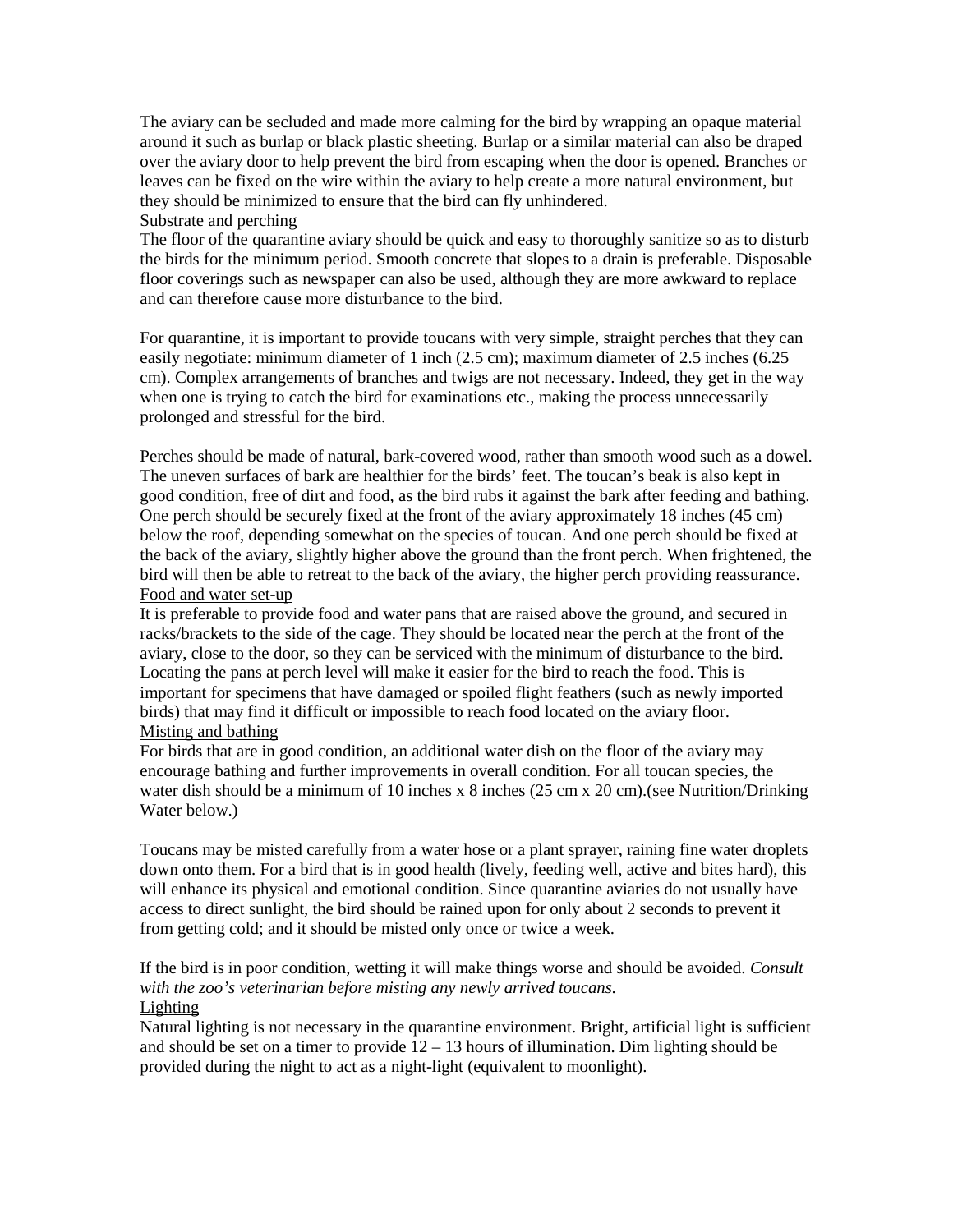## Special needs

Because toucans are rarely bred, we are less familiar with the soft nature of the young bird's beak. Up to about 4 months of age, the toucan's beak is easily, and on the whole permanently, damaged by anything that assaults it. If a young bird is being moved to any type of new aviary – large or small – think carefully about the hard surfaces and the size of the mesh openings that it might encounter. Likely impact points are areas of exposed mesh on the sides of the aviary, especially exposed wire mesh at the top of a side panel (not the roof, but the side wall). When panicked, the bird will fly high and fast, and not recognize the mesh as a barrier until it is too late. Parent-reared toucans are obviously more likely to be nervous in a new enclosure than birds that have been partly/completely hand reared. For such new arrivals, it may therefore be a good idea to carpet dangerous surfaces, and generally pad as much of the enclosure as possible.

Toucans that have been hand reared are obviously much calmer than parent reared birds and need little, if any, modifications to their aviary to protect against bill damage. At Riverbanks, we have found that toucans hand reared from about 3 weeks of age, mature into birds that are both calm and successful breeders. Being hand reared appears to make no difference to their ability to breed and rear chicks.

## **Breeding Enclosure Setup**

*Enclosure Size* –

- 1. For toucanets and aracaris, a floor area of only 50  $\text{ft}^2$  is perfectly adequate. We think the minimum height should be 8 feet.
- 2. For the larger ramphastids, like Keel-billed toucans, minimum floor area should be around 200 ft<sup>2</sup>, but the long dimension must be at least 20 ft. For Tocos, the long dimension should be no less than 25 ft. Again, we think the minimum height should be 8 feet. In a display or exhibit situation, more height is always desirable to provide privacy.



During the breeding season, males of the large species may become quite aggressive towards the females. Vigorous bouts of "bill fencing" and chasing are common. If the male is particularly persistent, the female may need a "hide box" or heavily planted area where she can escape his attentions. We actually lost a breeding female Toco toucan to stress and physical injury inflicted by her mate in just such a situation. As with other types of birds, if the male comes into breeding condition prior to his mate, the female can be put at grave risk. There is a very fine line between normal "jousting" and potentially injurious pursuit.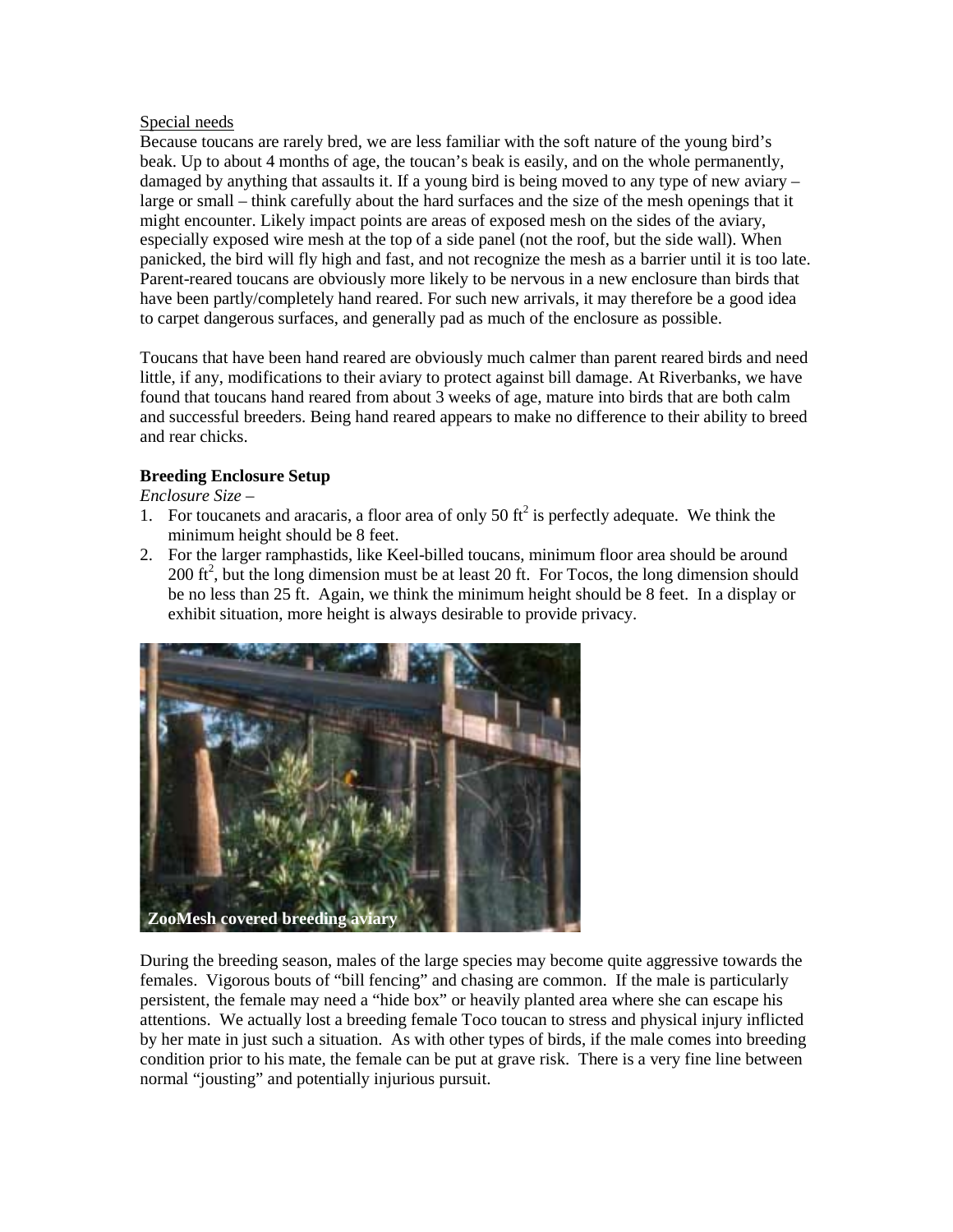*Containment barriers* – Welded wire mesh is certainly the most common containment barrier for enclosures. In the case of ramphastids, the wire size openings are critically important. After many years of experience holding and breeding ramphastids in a multitude of enclosures covered with this material, we have reached the conclusion that it is not acceptable.

Anyone who works with ramphastids (and hornbills, for that matter) should be aware that, despite its durable appearance, their beak is extremely vulnerable to damage. Indeed, in the case of the toucans it consists only of a thin keratin shell surrounding spongy, blood-filled tissue. As evidence of this fact, we have all seen many captive toucans with part of their upper or lower mandible missing. Even within the confines of a "Sky Kennel" shipping crate, it is possible for severe, irreparable damage to occur if the bill is jammed through the holes in the welded wire door.

Young ramphastids that have just fledged are at even greater risk. The keratin layer covering their mandibles is soft and eminently damageable. As mentioned above, having been parentreared, they are likely to be extremely nervous, and quite clumsy as well. If frightened or chased, they will fly headlong into any enclosure barrier. When this barrier is rigid welded wire of *any size opening*, it will invariably result in damage to the upper - and sometimes lower - mandible as well.

We have found Zoomesh  $<sup>TM</sup>$  to be a far better barrier material for several reasons:</sup>

1. It is resilient, and does little or no damage to the beak even when a collision occurs at full speed.

2. It excludes snakes, mice, rats, and other vermin.

3. It is almost invisible when painted flat black.

As a solid barrier, glass does not represent the same "penetration" hazard as welded wire mesh, but it can still cause severe beak and head trauma if impacted. High-tension (piano) wire probably represents the second best alternative, although there is still ample risk of impact injury with this medium. Additionally, piano wire is very expensive from an engineering standpoint and impractical for use around all four sides of an enclosure.

*Capture and handling systems* – We have never utilized dedicated shift or trap cages to manage our ramphastids at Riverbanks. These heavy-bodied birds tend to fly in a relatively straight line, and as such they are not difficult to net if you are quick-of-hand. All of our enclosures have been designed or modified to accommodate their tendency to fly into barriers and to minimize the potential for damage. However, the possibility of injury during catch-up still exists. Our policy is to catch them up only when absolutely necessary, and to minimize the time taken to do so.

*Shelter requirements* – As already stated, ramphastids are much more cold hearty than commonly thought. Nevertheless, they must have access to a sheltered space to protect them from rain, wind, and prolonged, below-freezing cold weather. We suggest roofing at least 25% of the top of the enclosure, preferably with transparent or translucent panels, to allow light penetration. Toucanets and aracaris often roost in their nest log, which should be located under a roof. The larger ramphastids do not exhibit this behavior, and in our experience they often spend the night on relatively exposed perches, as long as it is not raining. We provide "heat boxes" with thermostat/rheostat controlled 250-watt infrared heat lamps in all of our outdoor aviaries. Perhaps due to our birds' excellent overall condition, they are rarely used.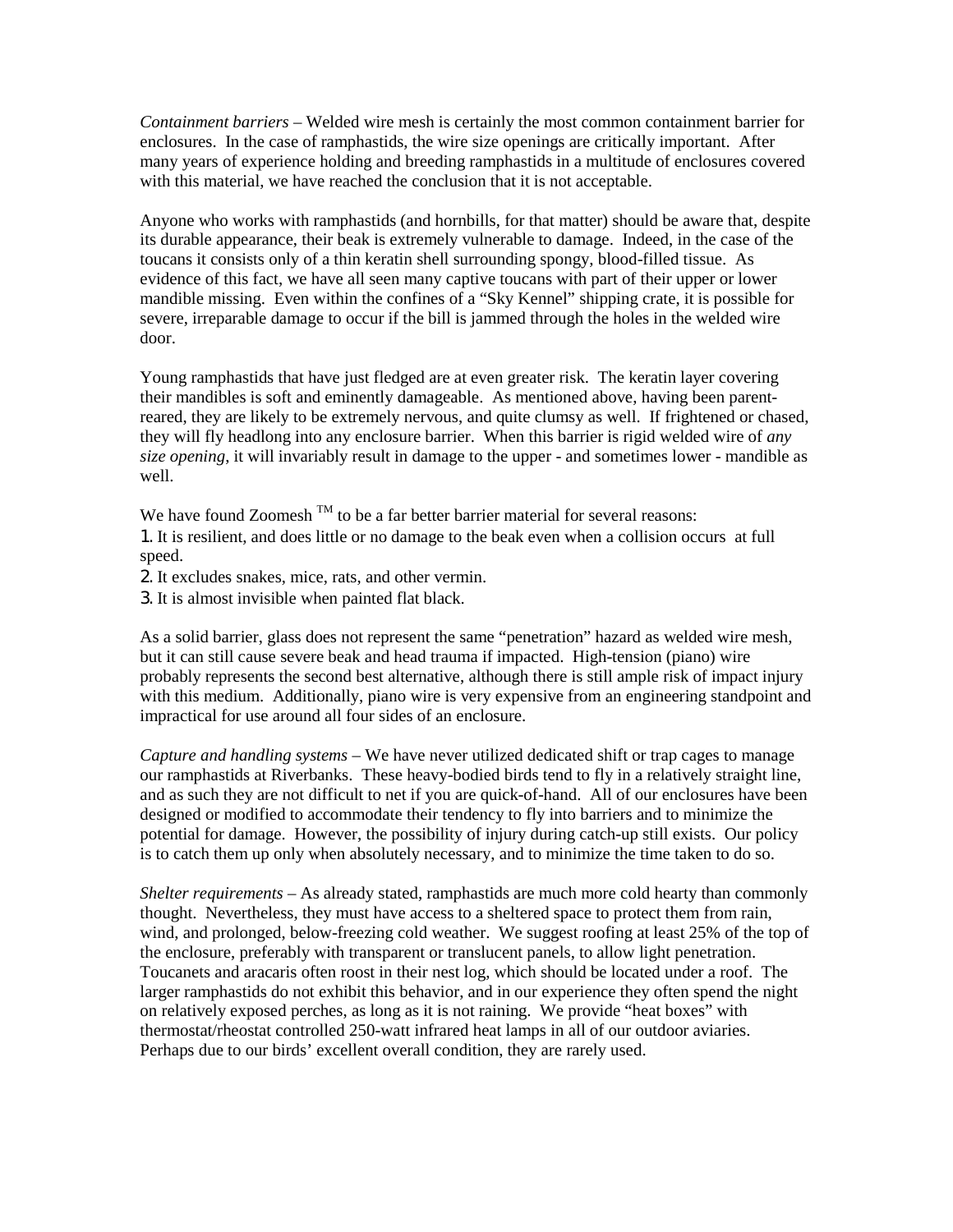#### Enrichment program - Jay Robinson / Riverbanks Zoo

Enrichment devices have proven to be an excellent tool in combating boredom in toucans, and are particularly useful when a toucan is housed alone. Such devices are intended to encourage natural behaviors and simulate feeding techniques that they would acquire in the wild. In a planted aviary these devices also help to direct any destructive attention away from delicate plants.



Soda Bottle Device – One enrichment device is a clean, 2 liter soda bottle filled with brightly colored pellets and hung from the ceiling or a branch. When a curious toucan taps it with his beak, the device rattles. Another similar device has a set of keys dangling from the top of the bottle. Large holes are cut into the bottle just big enough for the toucan to grasp the keys with his beak. This device is very stimulating for the birds as it simulates the natural behavior of picking fruit amongst the vegetation of a tree. These bottles only work for a limited time, so they need to be removed and changed routinely by adding different colored or textured ingredients in order to maintain the birds interest.

Bamboo Feeder – Another successful device that can be made easily is a Bamboo or PVC feeder. Drill a dozen half-inch holes in a foot-long piece of Bamboo or PVC. and insert a favorite food item such as grapes or soaked Science Diet dog kibble in each hole. Hang the feeder near a perch with a small piece of rope. Once the toucans discover the item, it will not take long for them to empty it, either by whacking the device so the food items drop to the ground or dexterously removing each individual piece with their beak. This device is easily mastered, and thus should only be used occasionally.

### Mixed species exhibits

Mixed species aviaries can work with the smaller ramphastids (toucanets and aracaris) and even the larger (*Ramphastos*) species. However, such arrangements are always precarious, and become very dangerous if/when the toucans start to breed. However, if the toucans are post-reproductive, or for other reasons cannot achieve breeding condition, the outlook for the other birds in the enclosure is good.

Toucanets and aracaris can be kept with robust birds of a similar, or preferably larger, size. However, ramphastids must be matched very carefully with their companions since they will watch for an opportunity to kill or injure unsuspecting birds; and chicks of any species will be regarded as food. Small toucans could probably be accommodated with birds such as boat-billed herons, motmots, sun bitterns, and troupials.

The larger ramphastids, such as toco and keel-billed toucans, should not be kept with any other birds except very large, tough species such as seriemas and curasows. Even these combinations should only be attempted in the knowledge that the toucans will try to dominate the aviary, considerably reducing the breeding prospects of any other species. Exceptionally large enclosures, of the kind only found in a few zoos, could hold multiple pairs of ramphastids and other avian species. But again, one should not be surprised if the toucans eventually use their serrated bills and aggressive nature to prey upon the other birds. Toucans are semi-predatory. They should be accommodated with other specimens very carefully indeed, or given sole occupancy of an aviary.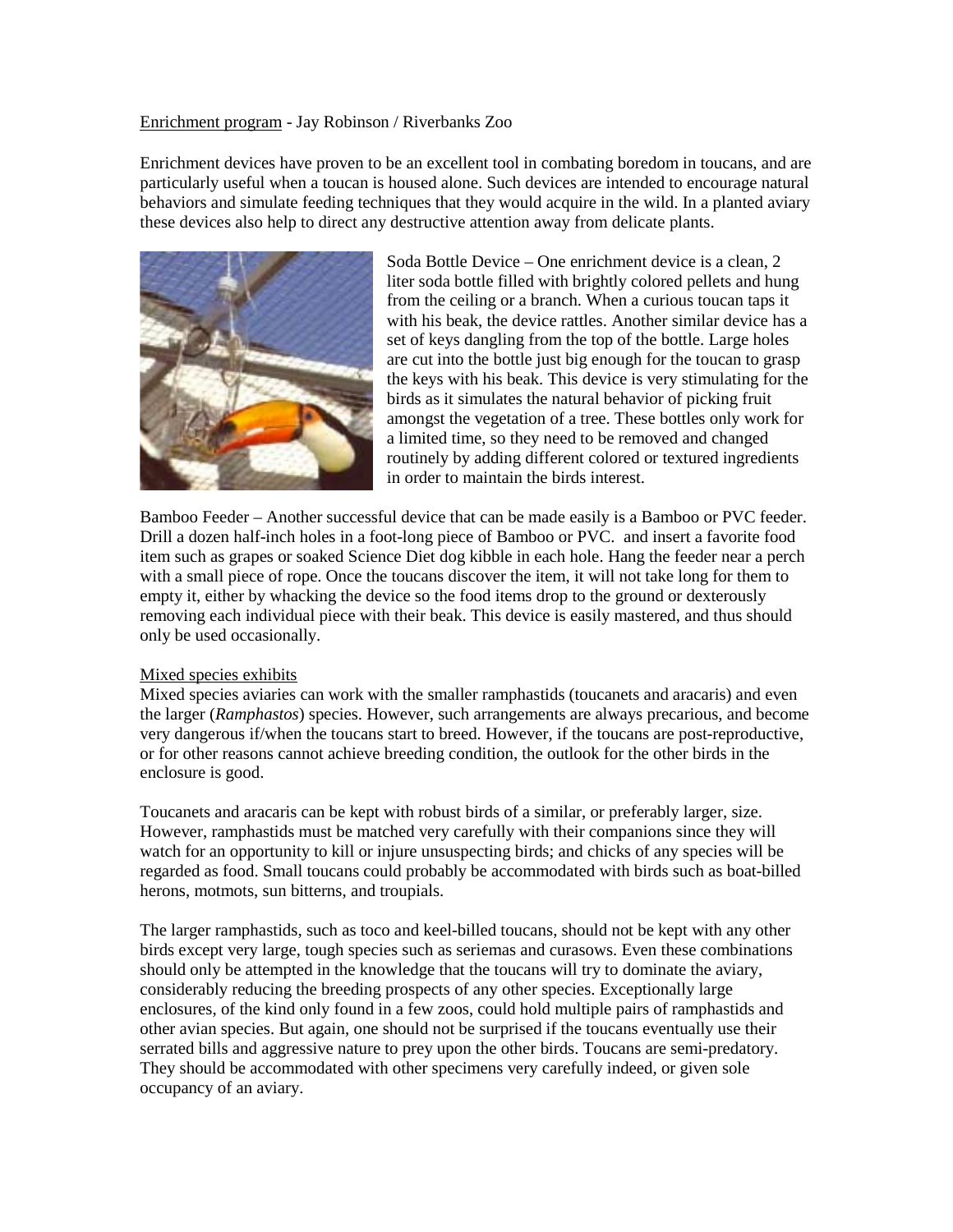### **4. REPRODUCTION**

### Aggression / Setting up pairs

It is very important that the breeding aviary is large, as described under "Housing and enclosure requirements". Often, the male will achieve breeding condition ahead of the female, and she will need space in which to escape his aggression, especially where the large, *Ramphastos*, species are concerned. In addition to a large aviary, the female should be provided with hiding opportunities. It is suggested that the aviary be planted with at least two substantial bushes/trees. These should be of tough, evergreen, varieties such as holly, privet, or juniper, so they can tolerate having their leaves damaged or eaten by the birds.

### Courtship

Male toucans (e.g. toco, keel-billed and green aracaris) tend to achieve breeding condition ahead of the female in a normal breeding season. Males tend to spend time in the nest log, cleaning it of the previous years debris, and generally trying to encourage the female to it. During this time, the male frequently makes a rapid gurgling sound (of frequency similar to a woodpecker), often with a favorite food item in his bill that is a gift or enticement to the female. In the diet listed below, preferred "courtship" foods are grapes and soaked Hills Canine Maintenance Kibble. The other diet items are sometimes used as offerings to the female, but only after the above foods have been depleted. Such foods tend to be given to the female immediately prior to copulation. The male holds the food item at the end of his bill, and while making his enticing (gurgling) sound, he passes the item to the female. She may swallow it or immediately pass it back to him. The male will re-present it until eaten by the female. If she remains beside the male during the feeding, copulation may follow.

### Bill-fencing

Bill Fencing prior to breeding is sometimes highly vigorous to the point of being aggressive. The bill of one or both birds may even be visibly scratched after such an encounter. However, this behavior appears to be an important part of ramphastid courtship, and provided the birds have a large aviary, neither bird should come to any harm.

### Nest Log

The trunks of palm trees seem to be the best nest sites for toucans, perhaps because their fibrous structure allows the birds to modify them, and to easily climb up and down them. If palm trees are not available, any other species of tree would probably be adequate. Tall plywood nest boxes have also been used successfully in Europe and by facilities such as Sea World in the United States. If a plywood nest box is used, it is strongly suggested that wire mesh or a similar material be added to the interior of the box to allow the birds to climb up and down it safely.



Trunks that have been decomposing for several years may be soft enough for the birds to excavate themselves. But normally, the most practical approach is to hollow out a palm trunk yourself using a chainsaw.

For large species such as toco and keel-billed toucans, select a length of trunk about 12 inches (30 cm) wide and 40 inches (1 m) long. Using a chainsaw, excavate the log from both ends until the interior has been cut away. Cut an entrance hole 4- 5 inches in diameter  $(10 - 12.5$  cm), located a few inches below the top of the log. Seal the cavity by screwing and gluing a disc of plywood to the top and bottom of the log. The internal cavity should be approximately 10 inches wide (25 cm), and it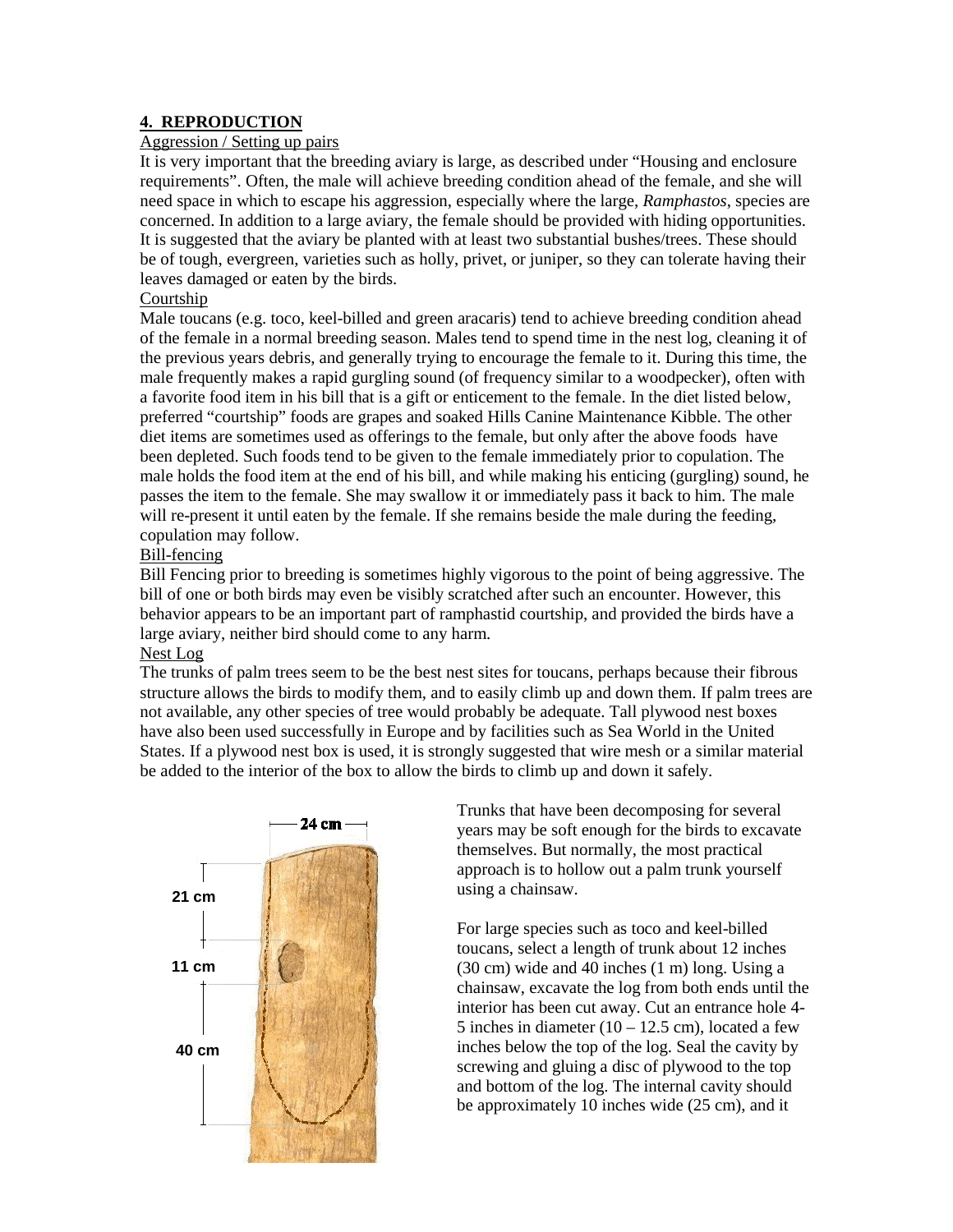should descend to anywhere from  $16 - 30$  inches below the entrance hole  $(40 \text{ cm} - 75 \text{ cm})$ . Presumably, deeper logs would be beneficial for nervous pairs; and the larger diameter chambers would help chicks remain cooler than if forced together by a narrow log. For large clutches of 4 chicks, the extra space provided by a 10 inch diameter log could be essential in preventing overheating. For aracaris and toucanets, a slightly smaller cavity can be made.

Locate the nest log in a high, sheltered place, away from direct sun and rain. It can be helpful to leave about 12 inches (30 cm) between the top of the log and the aviary roof: toucans spend some time perching on top of the log as they start to get into breeding condition.

In the wild, toucans usually have to excavate their nest cavities in soft, rotten tree trunks. In captivity, encouraging the same behavior can help the pair to bond, somewhat, and reach breeding condition together. To give the birds the illusion that they are excavating their own cavity, in the Spring, the log can be packed with a loose mixture of mud, wood shavings and sphagnum moss. This is beneficial for new pairs, although for pairs that breed regularly, aggression seems to be comparatively low, and this device is not as important.

The breeding season is approximately April to September. One clutch is the norm for *Ramphastos* species, although a settled pair in prime condition can fledge two, or rarely 3, broods unaided in a single year. The small ramphastids are generally more prolific.

Eggs: 2-4 white; incubation about 16 days for the small species, about 18 days for the large species.

#### Air Quality

Since the 1970's, Riverbanks Zoo has kept keel-billed, toco and chestnut-mandibled toucans indoors in air-conditioned / heated exhibits. But none of these species ever bred until they were moved to aviaries outside. *Ramphastos* species can be bred indoors, but it is far more difficult. Fresh air, sun and rain seem to be important for the large species to achieve optimal health. Small species such as green aracaris, saffron toucanets and emerald toucanets, however, seem to breed regardless of whether they are inside or outside.

#### Chicks

Toucans lay their eggs in an unlined cavity; both sexes incubate, and rear the young. Chicks fledge at 5-7 weeks depending on the species, and start to look out of the nest cavity a week or so before fledging. Instead of using their feet to move around in the nest cavity, young ramphastids have interesting, ridged heel pads upon which they rest in the nest cavity. These disappear a few months after fledging.

For the first  $4 - 7$  days, the chicks are fed only live food by the parents. The best live food appears to be 1 inch long crickets. The crickets should be offered in a smooth sided container, fixed to a stout perch. If the container is 12 inches deep (30 cm) the crickets are unable to escape, and remain available for the parent toucans. The cricket feeder should be checked frequently and never allowed to become empty during the rearing period.

In as little as 4 days after hatching, the young toucan may start receiving other foods from its parents. One of the most favored (stage 2) foods is soaked Hills Science Canine Kibble, followed by the fruits and other pellets of the adult diet. One or 2 pinkie mice can also be provided per chick per day until the bird is self-feeding at about 10 weeks of age. It is very important to provide plenty of all of these rearing foods, although the pinkie mice should be moderated until a better understanding of iron storage disease is established.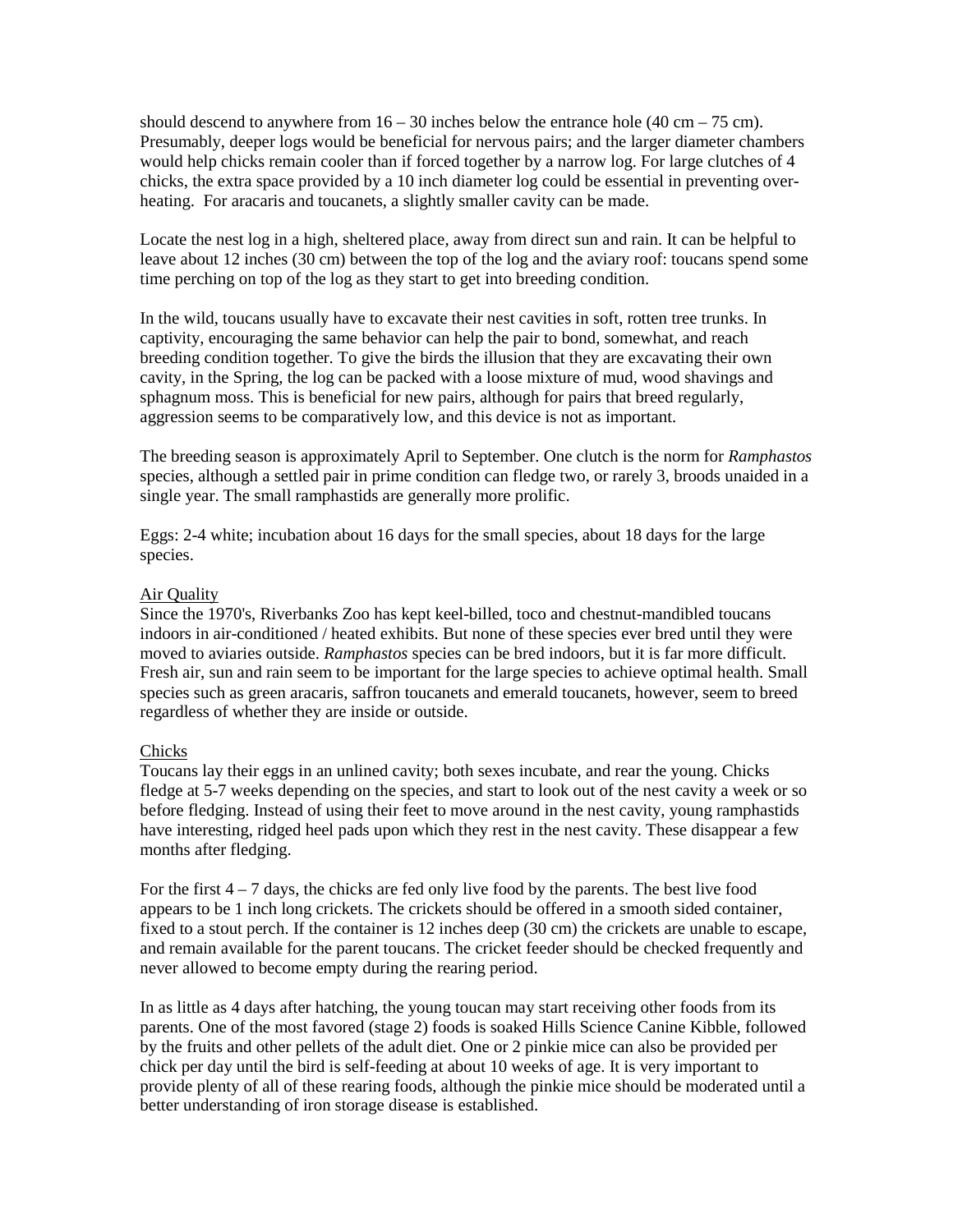Occasionally we have allowed Keel-billed chicks to remain in with a breeding pair through part of a subsequent breeding cycle. However, this practice would not normally be recommended.

### Age to maturity

Captive-raised Toco toucans have laid eggs at Riverbanks when 2 years old. Keel-billed toucans have laid at 3 years. Green aracaris have been documented to lay at 1 year of age.

### **5. ARTIFICIAL INCUBATION AND HAND REARING**

### **Notes from Riverbanks Zoo**

A very good quality incubator, such as a Grumbach, is recommended. Eggs of the *Ramphastidae* should be incubated at 99° Fahrenheit (37.2° C) with a relative humidity of roughly 65%. Carefully weigh the egg throughout incubation to monitor the rate of weight loss. Adjust the relative humidity to achieve a weight loss of approximately 12-16% as shown below. Set the incubator to turn the eggs frequently (such as every 1 to 2 hours).

Toco toucan eggs:

In this case, three toco toucan eggs were returned to the parents shortly before hatch. They had accepted dummy eggs, which in fact were their own eggs from a previously failed clutch. The eggs were artificially incubated to protect them from what seemed to be a dangerously hot and dry summer that had killed fertile eggs earlier in the season. The 3 eggs hatched with the parents and were successfully reared by them.

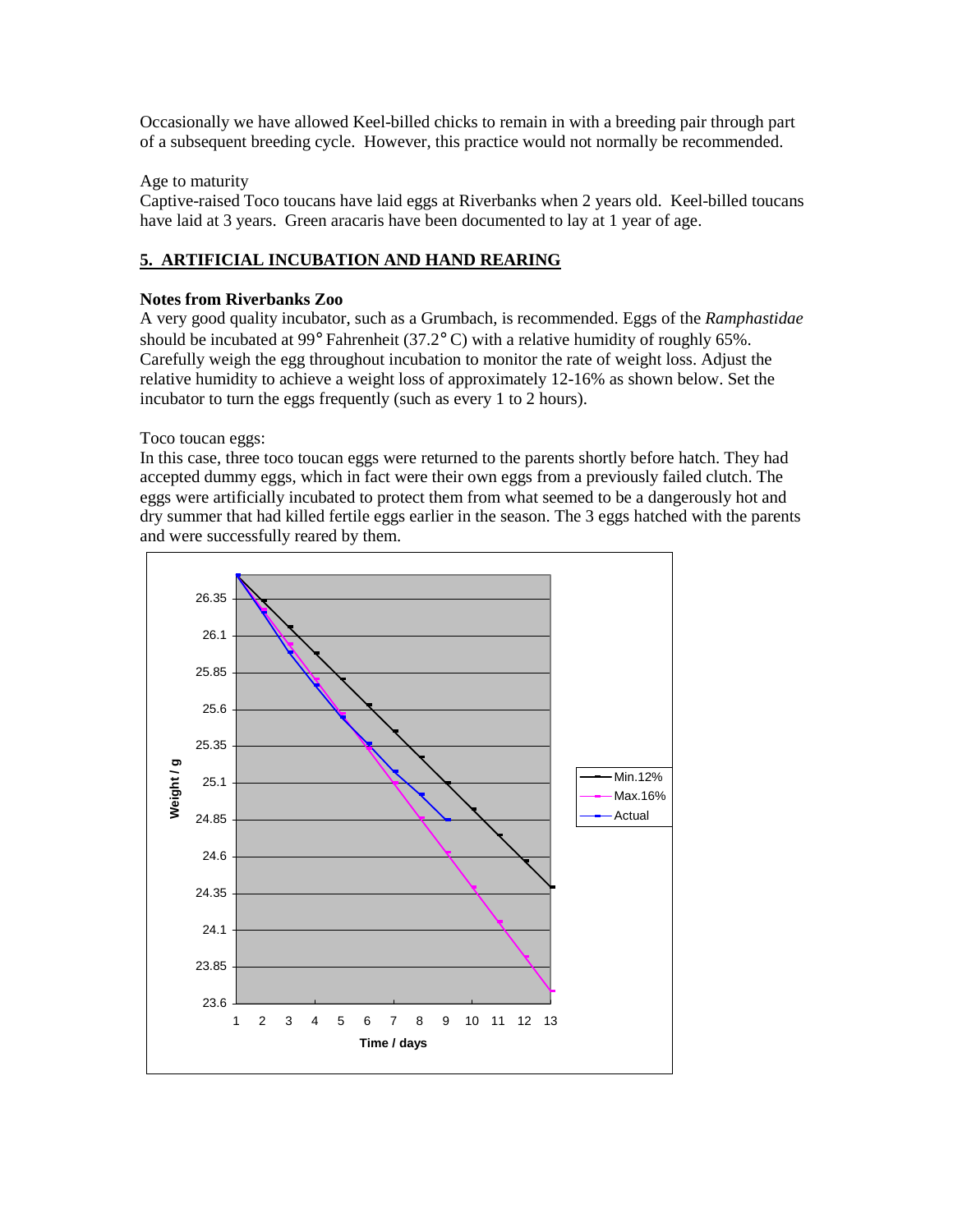#### Day 1 to day 6 or 7:

Keep the chick on a towel surface in a small dish at  $99.0^{\circ}$  F (37.2°C). Feedings must be very small and given every 1.5-2 hours from about 7AM to 11PM. As the chick grows, the time between feeds can be increased along with the amount per feed; the chick does not need to be fed through the night. Ramphastids do not have a crop, so judging when the bird is "full" needs some care.

A 1cc syringe can be used to feed young toucan chicks. A liquidy diet such as one of the proprietary hand rearing formulas originally developed for parrots is a good source of rounded nutrition. Kaytee Exact Original Formula is a suitable product for this purpose, although any of the other major brands are likely to be equally good. The very first feed should be mostly liquid (distilled water or an oral electrolyte such as Pedialyte<sup> $TM$ </sup>) with only a very light sprinkle of Kaytee. For all of the other feeds, the Kaytee must be prepared, (and progressively thickened) according to the manufacturer's instructions. Some keepers mix a small amount of pureed fruit with the Kaytee, which probably does no harm. However, the presence or absence of the pureed fruit seems to have no effect on chick development; and one would think that it is preferable not to add pureed fruit to the proprietary product.

Weigh the chick at the same time each day, and look for a daily weight gain of 10-15%. Adjust the bird's food intake if the weight gain is less than about 6% or more than 18% for 2 consecutive days. This can be done by changing the amount per feed and/or the time interval between feeds. Over a period of several days, you should see an average daily weight gain of at least 10%, especially when the bird is older than 8 days and eating solid foods.

After each feed, it is important to clean food residue from inside and outside the chick's mouth with a small piece of moistened cloth or a  $Q$ -Tip<sup> $TM$ </sup>. If this is not done, food residue may bad and help to give rise to the fungal infection *Candida*.

#### Candida and Nystatin<sup>™</sup>

For reasons which are not clear, toucan chicks seem to be highly susceptible to *Candida* overgrowth. Death from *Candida* is common in chicks up to about 8 days of age, in spite of careful hygiene. Nystatin<sup>TM</sup> is recommended for the first 2-3 weeks to protect against *Candida*. At Riverbanks Zoo, we use Nystatin for the first 3 weeks of a chick's life: 3 times a day for the first week; twice a day for the second week; once a day for the third week. **Dose:** weight in grams ÷  $400 =$  dose in cc.

### Day 7 onwards:

Once the young toucan is 7 or 8 days old, a transition from the liquid diet to the adult diet can be made. Very small pieces of pinkie mice, soaked Hills Science Diet Canine kibble, fruit and pellets can all be fed. It is best not to feed crickets, even though the adults use them exclusively for hatchlings. Adults pulverize the crickets, and probably coat them with their own saliva as they are often, but not always, regurgitated to the young. Hand fed crickets tend to be defecated whole and add little if anything to a balanced hand feeding diet. Indeed, they may help to cause an impaction (obstruction) in the chick's digestive system.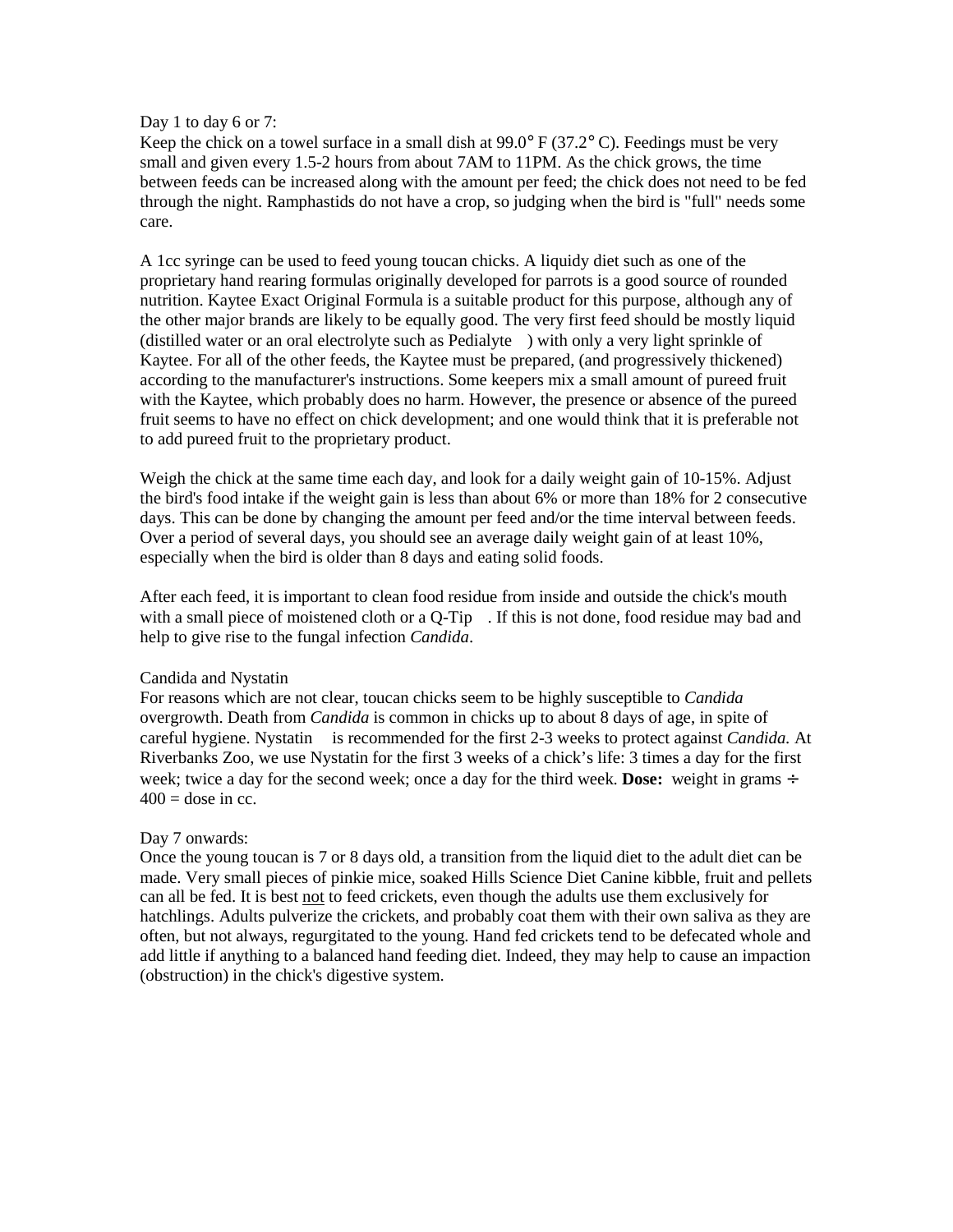# **Toco toucans**

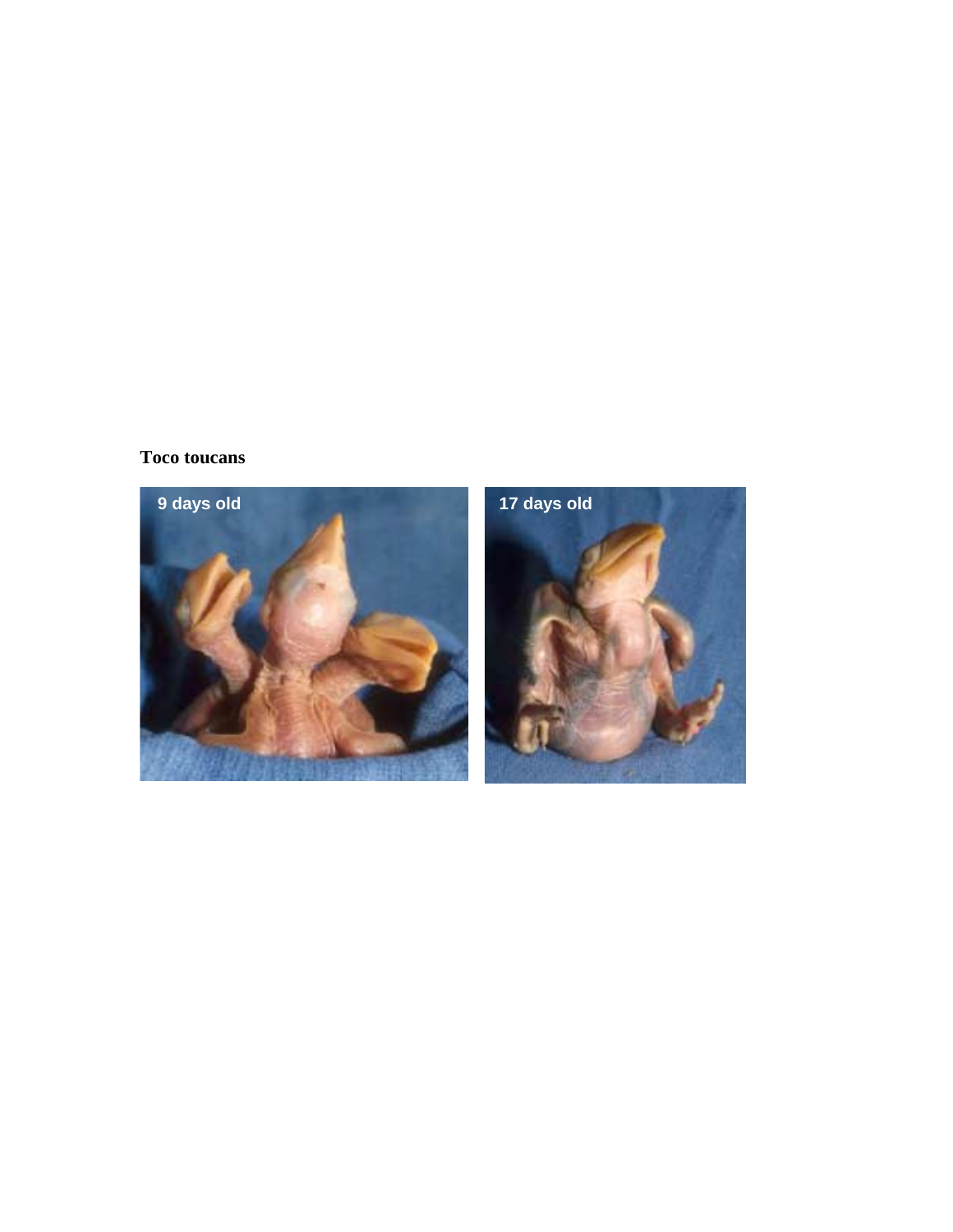

Green aracari growth chart

| Day                      | Weight / grams |
|--------------------------|----------------|
| $\mathbf{1}$             | 5.8            |
| $\overline{c}$           | 7.9            |
| 3                        | 8.5            |
| $\overline{\mathcal{A}}$ | 9.3            |
| 5                        | 10             |
| 6                        | 11.4           |
| 7                        | 14.4           |
| 8                        | 14.5           |
| 9                        | 14.7           |
| 10                       | 17.2           |
| 11                       | 20.4           |
| 12                       | 22.7           |
| 13                       | 25.5           |
| 14                       | 30.9           |
| 15                       | 34.3           |
| 16                       | 36.1           |
| 17                       | 40.6           |
| 18                       | 44.6           |
| 19                       | 48.8           |
| 20                       | 59.6           |
| 21                       | 65.9           |
| 22                       | 73.9           |
| 23                       | 80.0           |
| 24                       | 86.5           |
| 25                       | 91.9           |
| 26                       | 97.6           |
| 27                       | 101.0          |
| 28                       | 103.1          |
| 29                       | 107.1          |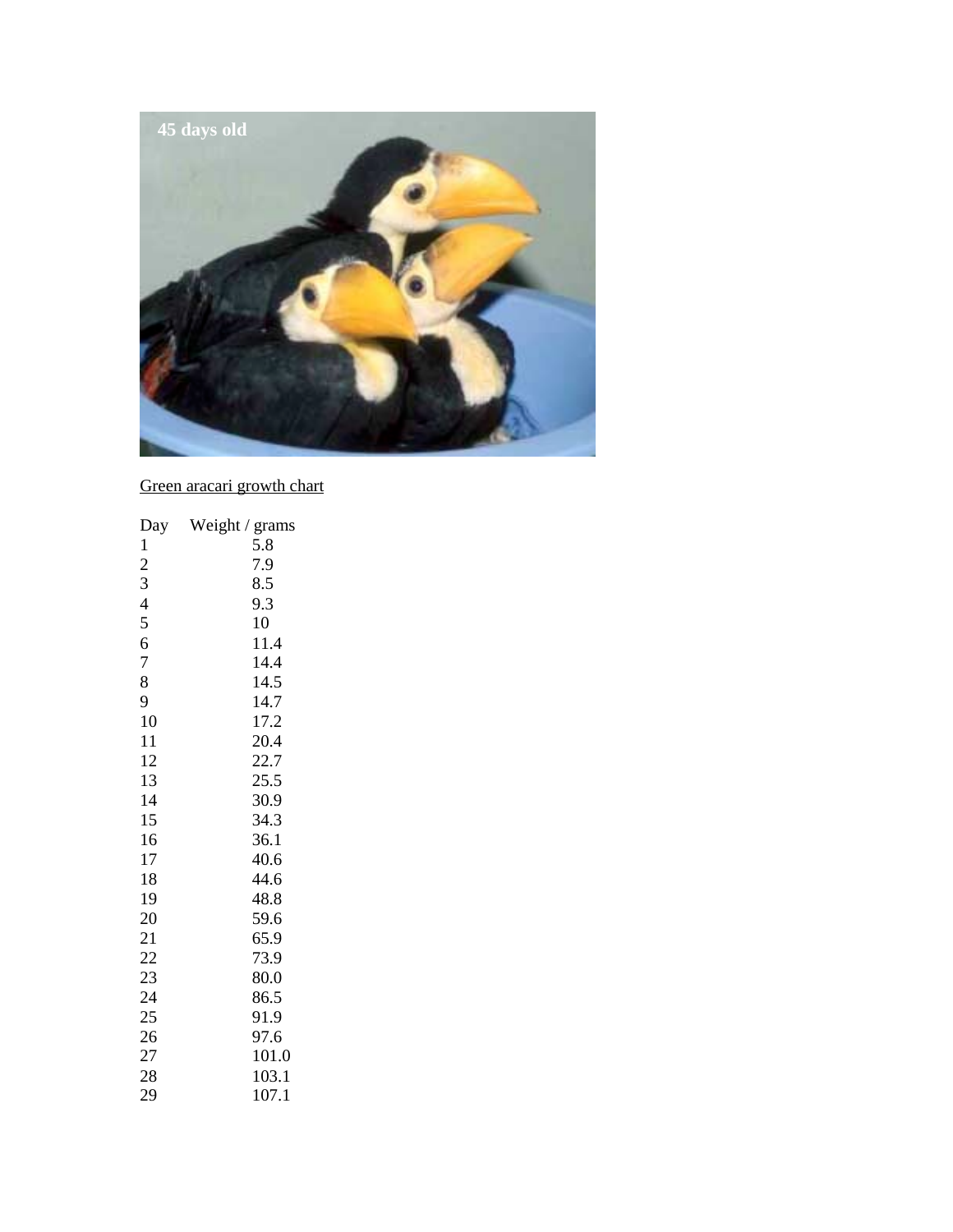| 30 | 108.9 |
|----|-------|
| 31 | 110.2 |
| 32 | 110.3 |
| 33 | 115.6 |
| 34 | 116.5 |
| 35 | 121.7 |
| 36 | 123.9 |
| 37 | 124.5 |
| 38 | 130.0 |
| 39 | 122.2 |
| 40 | 128.5 |

43 Starting to eat food unaided

50 Independent and moved to aviary

### **Notes from Sea World, Orlando**

In the 80's, several toco and red-breasted toucans were hand raised at Sea World, Orlando, as well as two species of barbet. All were raised on pinkies and fruit, and several of the red-breasted chicks were raised on soaked dog food, monkey chow and fruit.

### **6. NUTRITION**

### Feeding mixed species enclosures

Since the ramphastids are susceptible to iron storage disease, they should only be housed with birds whose diets do not usually contain high iron foods. Housing any of the toucans with meateating birds (such as herons, sunbitterns and motmots) can therefore be risky in the long-term. Each exhibit should be assessed on a case-by-case basis. It may be possible to substitute the meat and fish component of the non-toucan diets with equivalent, low iron, foods such dog kibble or flamingo pellets that would be safer if eaten by the toucans. Toucans are inquisitive birds, and will eventually sample all food pans in their enclosure.

Selective food pans could be designed to prevent the large toucan bill from entering, while admitting smaller bills of bitterns and motmots for example. Carefully selected wire mesh can be fixed over the food pan to achieve this. Although such solutions can work, they are awkward to manage and imperfect depending on the species involved. It would not work for boat-billed herons for example, and generally, anything that compromises normal feeding behavior needs to be regarded carefully.

#### Number of times fed per day

For any fruit / insect eating bird, twice daily feedings are the ideal – at the beginning and near the end of each day. This is particularly important when chicks are being reared as the parents will need to have their food replenished frequently during the day.

### Feeding locations

For toucans housed outdoors - that are likely to encounter rats and mice – it is essential that the food be raised at least 2 feet (60 cm) above the ground. The food pan should be fixed on a smooth pole. This will help to protect it from mice and rats which may spread disease to the birds by defecating / urinating in their food. Yersiniosis (pseudo-tuberculosis), the most serious and common toucan disease, is most likely to be introduced this way.

### Drinking water

A metal water pan can be placed on the aviary floor. The dimensions of the water dish should be at least 8 inches x 10 inches (20 cm x 25 cm), with a depth of water appropriate for the bird.

Due to their oversized beak, drinking from a water pan presents quite a challenge to the large ramphastids. Given the choice, toucans prefer to take rain drops from roofing and plant leaves; or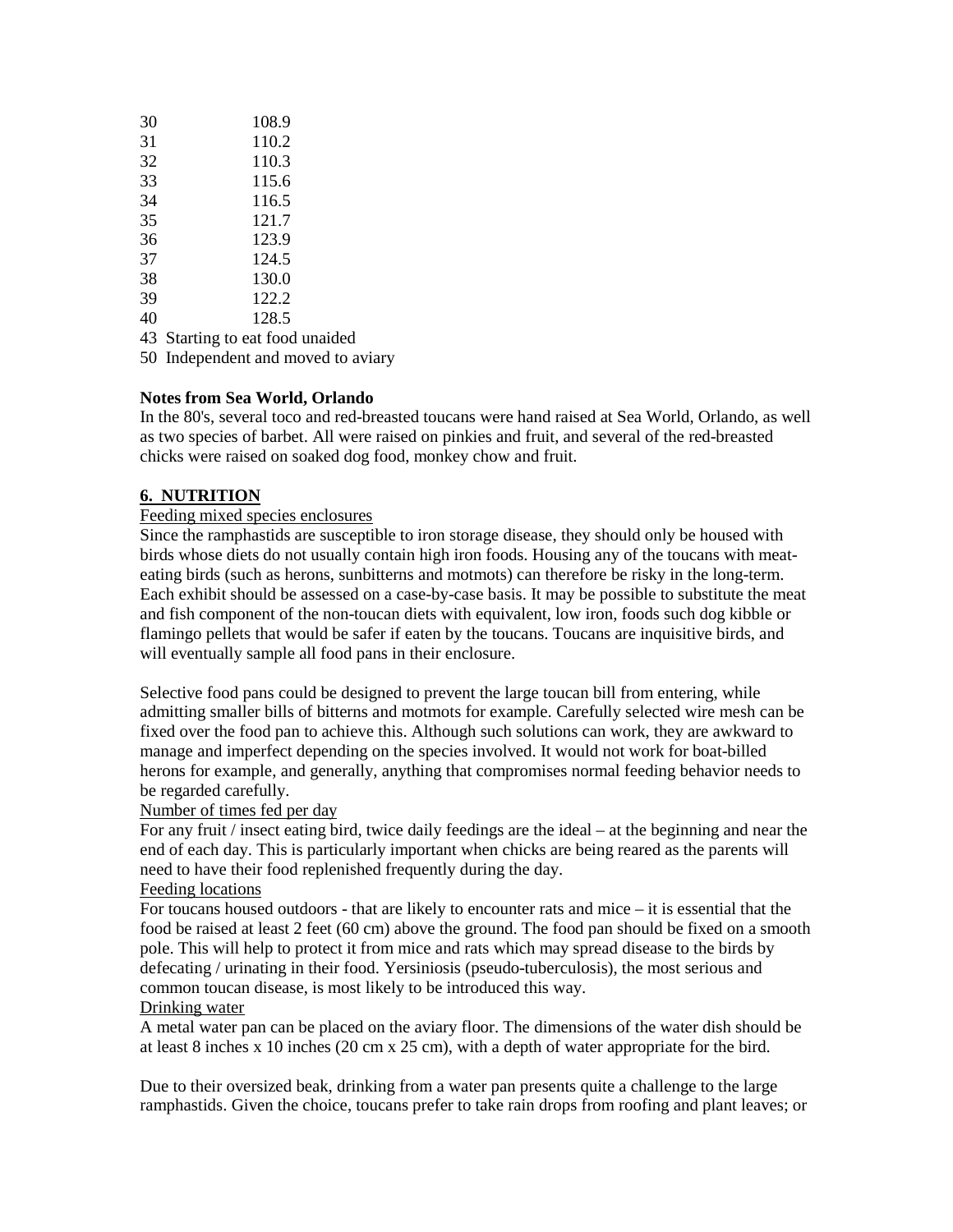they drink from puddles on the aviary floor before using the man-made water dish. This highlights the need for thorough aviary hygiene, and especially the need for good drainage. Otherwise, aviaries with natural substrate floors can give rise to pools of dirty water, very possible mixed with wild mammal feces and urine – a perfectly deadly combination, especially for toucans.

#### **Diet and feeding**

The ideal toucan diet will contain proprietary avian pellets, which provide the necessary nutrition, plus a similar amount of diced fruits, which help to make the finished diet palatable.

#### Avian pellets

A fairly large, low iron pellet should be chosen for the toucan diet and offered in the same dish as the fruits. It is highly recommended that the diet also include a tiny pellet, such as those manufactured for finches and canaries. Although this is not a common practice for birds as large as toucans, it is beneficial because the tiny pellets stick to the fruit pieces, ensuring rounded nutrition with *every* mouthful. In climates where winter nights fall to the low 20's Fahrenheit, the need for good overall nutrition is important. Consumption of a substantial amount of (nutritious) pellets is essential for good health, breeding and longevity since the commonly used fruits are mostly water and, in themselves, not whole foods.

Examples of large pellets: Red Apple Jungle pellets, Scenic range of pellets manufactured by Marion Zoological Kaytee Exact low iron pellets Soft bill Fare (Reliable Protein) Bird of Paradise Pellets (Zeigler Brothers) Harrison's Low Iron Maintenance Diet

Examples of small pellets: Tropical Bits pellets, Scenic range of pellets manufactured by Marion Zoological

#### Dog kibble/pellets:

A measured amount of dog kibble is an important part of the diet. Many kibbles, however, are high in iron. Hills Canine Maintenance Kibble contains roughly 200 ppm of iron, although that probably varies somewhat from batch to batch. It is currently unknown how safe that level of iron is for iron-sensitive species. In practice, however, it does not seem to be detrimental at Riverbanks, and is one of the main foods fed to parent-reared chicks until about 5 weeks of age.

In the maintenance toucan diet, about 8 pieces of soaked kibble can be fed to one large (*Ramphastos*) toucan each day, depending somewhat on activity level and ambient air temperature. The dog kibble is fed to satiation when the adults are feeding chicks. See Reproduction / chicks.

| <b>Diet</b> by weight; pellets and kibble measured by dry weight.           |                   |
|-----------------------------------------------------------------------------|-------------------|
| Quantities for one large Ramphastos toucan per day                          |                   |
| Diced fruits, see below                                                     | 315.0 g           |
| Low iron pellets - preferably large size pellets such as Red Apple Jungle   | 35.0 <sub>g</sub> |
| Low iron pellets - preferably very small size pellets such as Tropical Bits | 80.0 <sub>g</sub> |
| Dog kibble - Hills Canine Maintenance Kibble (soaked overnight in water)    | 6.6g              |

The exact composition of the fruit mixture is probably less important than achieving some variety: at least 3 types of fruit are strongly recommended. This diet is based on apples due to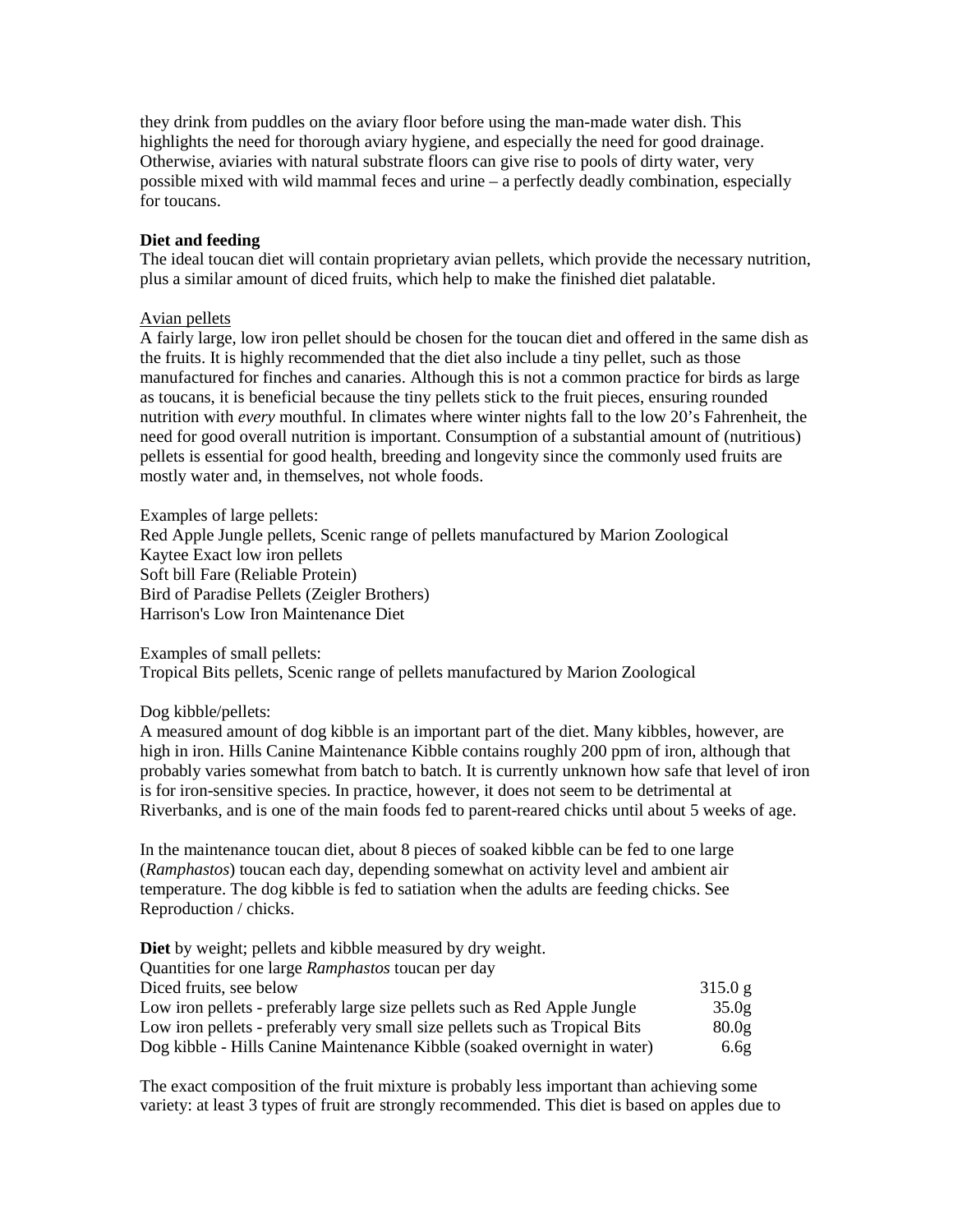availability and price. But if cheaper fruits are regionally or seasonally available, they too can be included:

Diced fruits – quantities for one large *Ramphastos* toucan per day 195g apple 37g grapes 44g banana 39g apple (or seasonally available food)

#### Diet preparation

The fruits should be diced  $1/4 - 1/3$  inch in size (6 mm – 8 mm). The fruits and pellets are mixed together and offered in the same dish. A few grapes can be included since they are a favorite food, and can represent a "courtship" food item described under Breeding. Each grape should be broken in half to provide the male with more offerings for the female, and to create a surface to which the smaller pellets can adhere.

Since the pellets are hard and dry when fresh, it is beneficial to prepare the diet several hours before use - preferably the day before – so the pellets have time to absorb the fruit juices and become soft.



#### Color

Toucans can become disappointingly pale if their diet lacks the carotenes necessary for full color. The process is difficult to see because it is gradual; but after successive molts in captivity, toucans can lose the vibrancy of their red, orange and yellow feathers. The red vent feathers of the *Ramphastos* species slowly fade to an orange, and yellow feathers lose their full impact.

Natural pigment occurs in foods that are high in carotenes. The yellow carotenoid pigment is found in egg yolk and dark vegetables, while red pigment can be found in carrots, tomatoes, paprika, red peppers, sweet potatoes and red berries. It is not practical to regularly provide such foods. However, synthetic red coloring agents are available such as canthaxanthin, and synthetic yellow pigments are available from manufacturers such as Nekton. Both are needed for proper toucan coloration. Indeed, both red and yellow coloring agents are needed for the proper coloration of most of the beautiful birds seen in zoological collections.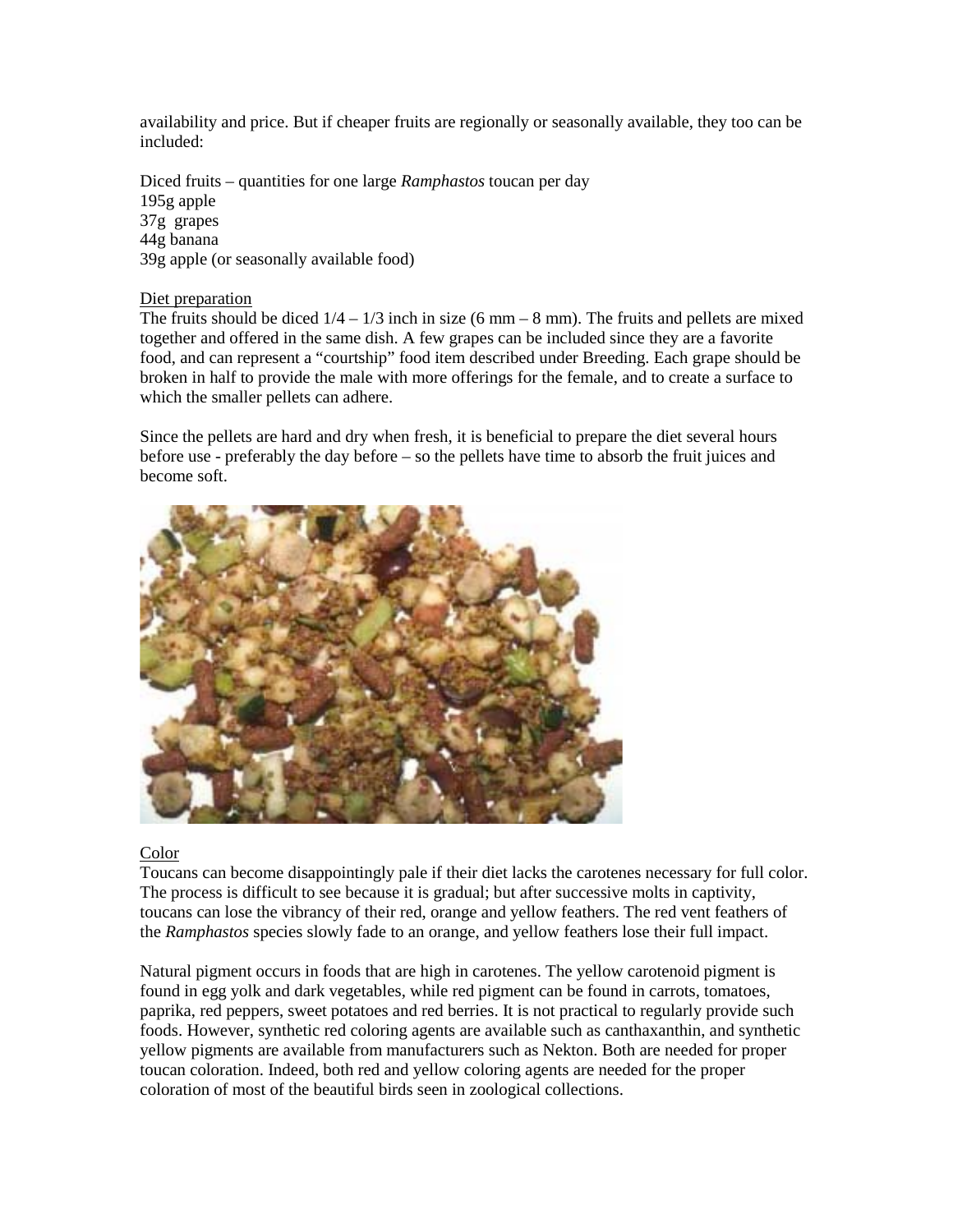Pellets such as Tropical Bits and Red apple Jungle already contain red and yellow carotenes, removing the need to add color foods like canthaxanthin to the diet. That, in turn, eliminates the possibility of creating unnatural plumage colorations that can be caused by over-feeding canthaxanthin.

### Nutritional supplements

A calcium supplement is recommended, at least for the breeding season. Some of the complete Ca:P,  $D_3$  supplements contain iron and may be better replaced with a lab grade calcium.

#### Nutritional toxicities

### **Dietary Iron and Iron Storage Disease (hemosiderosis):**

Certain birds, such as toucans, seem to have evolved particularly efficient mechanisms for iron absorption and utilization. The reason for this is not clear, although it could simply be that the birds' natural foods are low in iron, and other minerals, because they tend to grow in nutrient-poor soils. The source of the iron may also be a factor. It is thought that so-called "heme" iron, from meats and animal products, may be in a more bioavailable form than iron from fruits and plants, and therefore more harmful to the bird. An excess of meat in the diet may therefore be damaging, since the natural diet is substantially fruit and low in iron, or at least low in iron bioavailability.

The captive diet should not contain meat, except possibly a small amount of pinkie mice for feeding chicks.

Most artificial diets probably provide far more iron than is available to the birds in the wild. The excess iron is stored in body tissues, particularly the liver, which is enlarged and damaged in the process. It is likely that the toucan liver starts absorbing iron from the first days of life, eventually causing hemosiderosis. Sooner or later all toucans seem to succumb to this disease, but with a low iron diet, the disease can be relegated to old age instead of being a major killer of young birds as it once was.

The current treatment for hemochromatosis is drug therapy combined with phlebotomies (blood letting) over approximately a 3 week period. This is normally a stressful treatment for a bird and tends to be a last resort.

The more one learns about iron, the more difficult it is to say definitively what "low iron" actually is. But generally, pellets at or lower than 150 ppm can be considered "low". Having said that, the toucans at Riverbanks, and other major toucan collections, have bred for many years on pellets that are approximately 200 ppm of iron. Simultaneously, iron storage disease has become a thing of the past. If you have any doubts about your current brand of food, it is well worth calling the manufacturer or having the food tested independently to determine its iron content. The cost for a laboratory analysis is usually very low indeed.

**Tea:** It is known that tannins (like those contained in ordinary tea) bind iron and other nutrients, making them unavailable to the body. It has been suggested that toucans in the wild drink from pools, or rain-filled hollows, where tannins from bark and fallen leaves leach into the water. Riverbanks Zoo routinely uses tannin (tea) in the diet, in the hope of reducing iron absorption. The efficacy of tea has not yet been studied in birds. But at worst, tea seems to be harmless, and at best it may be beneficial. A giant salt-shaker can be used to sprinkle a small amount of tea leaves directly onto the finished diet.

Tea not only binds iron, but also binds other nutrients. To prevent widespread nutrient depletion, we offer tea for one month, followed by a month without tea. This one-month-on / one-month-off